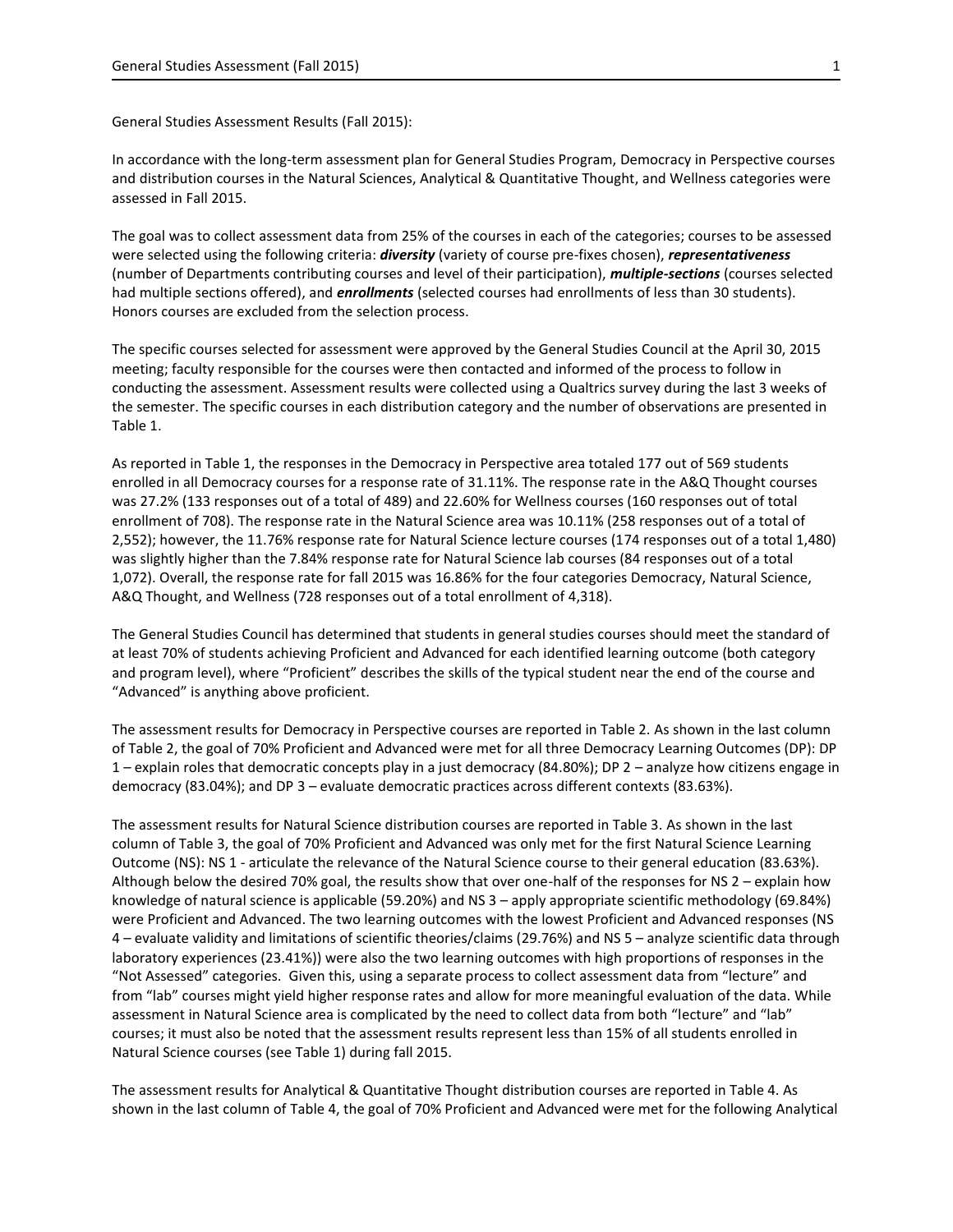& Quantitative Thought Learning Outcomes (AQ): AQ 2 – express formal relationships using various forms of analytical reasoning (78.91%); AQ 3 – define problems using techniques appropriate to the discipline (73.44%); AQ 4 – solve problems using techniques appropriate to the discipline (71.88%); AQ 5 – draw appropriate inferences from data (75.78%); and AQ 6 – evaluate analytical results for reasonableness (76.56%). The only outcome that did not achieve the 70% goal was AQ 1 – articulate the relevance of the A&Q Thought course to their general education (67.19%).

The assessment results for Wellness distribution courses are reported in Table 5. As shown in the last column of Table 5, the goal of 70% Proficient and Advanced were met for thee of the five Wellness Learning Outcomes (WO): WO 1 – articulate relevance of the Wellness course to their general education (90.51%); WO 3 – recognize the potential consequences of personal choices (93.04%); and WO 5 – develop action strategy for wellness (81.65%). Although the 70% goal was not met for WO 2 – describe the components of wellness (67.72%) and WO 4 - analyze roles of society in wellness promotion (58.80%), over one-half of the responses were at the Proficient and Advanced level.

In addition to assessing the specific learning outcomes for Democracy in Perspective courses and courses in the Natural Science, Analytical & Quantitative Thought, and Wellness distribution categories, the instruments used in the assessment process also measured the achievement on the GS Program Level Learning Outcomes; the assessment results for these Program Level Learning Outcomes are reported in Table 6.

As shown in the last column of Table 6, the goal of 70% Proficient and Advanced were met for the following Program Level Learning Outcomes (GS): GS 1 – evaluate information appropriate to the task (82.49%); GS 4 – communicate effectively in written form (70.60%); GS 5 – analyze cultural issues within a global context (81.65%); and GS 6 – evaluate in context significant concepts relating to democracy (83.82%). The only outcome that did not achieve the goal was GS 2 – apply principles of critical thinking to demonstrate integrative learning (67.33%). No data was collected on the third Program Learning Outcome (GS 3 – communicate effectively in spoken form) during fall 2015.

Generally speaking, the results reported above indicate that the 70% goal was met for the majority of the learning outcomes in each of the distribution categories and program level. However, the low response rate in the Natural Science area makes meaningful evaluation of the assessment results difficult and does raise issues regarding data validity. However, prior to making any recommendations regarding strategies to improving the results, the GSC will seek additional information and feedback from instructors carrying out the assessment. In addition, it should be recognized that the results reported above are from the first-time data collection in the assessment cycle. Thus, the results should be considered as the first step in determining the base-line for achievement of the learning outcomes. As more data become available, recommendations for any potential changes can be made.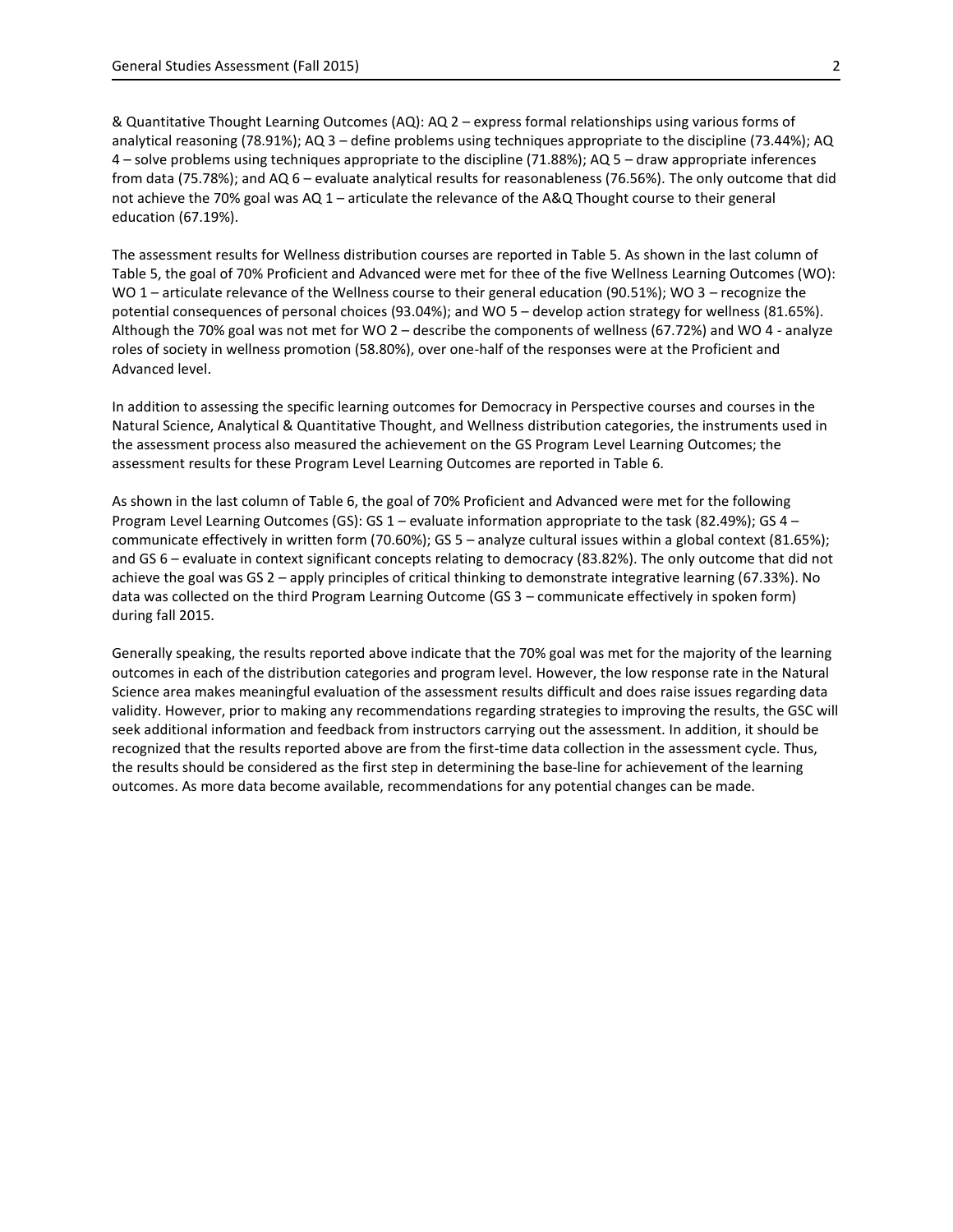| Category                 | Course                                                | Responses | Percent assessed |
|--------------------------|-------------------------------------------------------|-----------|------------------|
| Democracy:               | <b>JMC 100</b>                                        | 54        |                  |
|                          | <b>PSCI 140</b>                                       | 71        |                  |
|                          | <b>TE 100</b>                                         | 52        |                  |
|                          | Total                                                 | 177       |                  |
|                          | Enrollment in all Democracy Courses (fall 2015)       | 569       | 31.11            |
| <b>Natural Sciences:</b> | <b>CHEM 160</b>                                       | 76        |                  |
|                          | GEOG 103                                              | 48        |                  |
|                          | <b>PHYS 201</b>                                       | 1         |                  |
|                          | <b>PHYS 210</b>                                       | 49        |                  |
|                          | <b>BIOL 103 (lab)</b>                                 | 66        |                  |
|                          | <b>PHYS 205L (lab)</b>                                | 18        |                  |
|                          | Total (lecture only)                                  | 174       |                  |
|                          | Total (lab only)                                      | 84        |                  |
|                          | Total (lecture and lab)                               | 258       |                  |
|                          | Enrollment in all Natural Science lecture (fall 2015) | 1,480     | 11.76            |
|                          | Enrollment in all Natural Science lab (fall 2015)     | 1,072     | 7.84             |
|                          | Enrollment in all Natural Science Courses (fall 2015) | 2,552     | 10.11            |
| A&Q Thought:             | <b>CSIT 130</b>                                       | 42        |                  |
|                          | <b>MGT 233</b>                                        | 49        |                  |
|                          | <b>PSY 250</b>                                        | 42        |                  |
|                          | Total                                                 | 133       |                  |
|                          | Enrollment in all A&Q Thought Courses (fall 2015)     | 489       | 27.20            |
| Wellness:                | <b>FSID 110</b>                                       | 123       |                  |
|                          | PE 150                                                | 37        |                  |
|                          | Total                                                 | 160       |                  |
|                          | Enrollment in all Wellness Courses fall 2015)         | 708       | 22.6             |

Table 1. Courses Included in GS Assessment in Fall 2015 and Responses.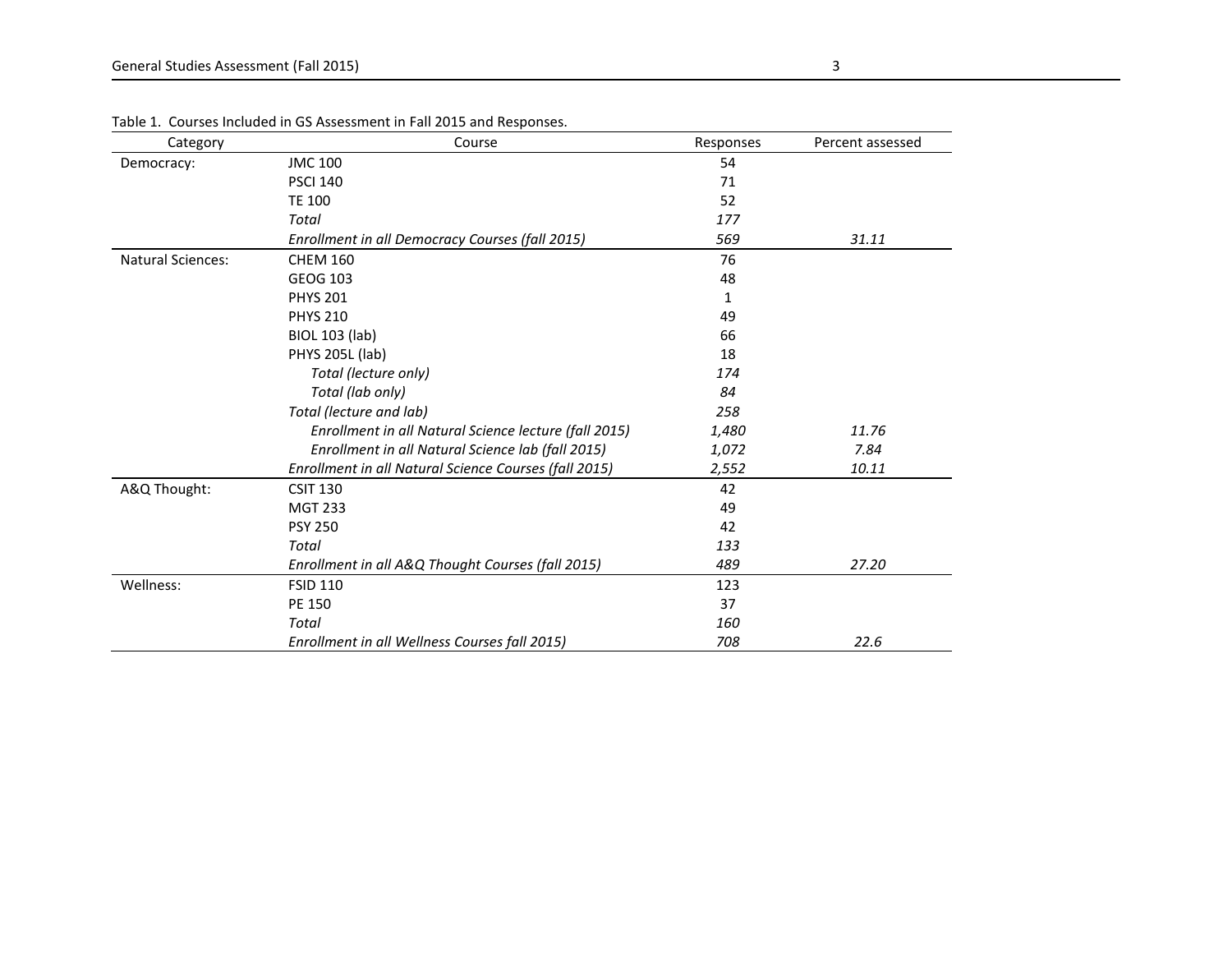|                                                                                                                                                                       | Not      | Does not |           |            |            |          | <b>Proficient and</b> |
|-----------------------------------------------------------------------------------------------------------------------------------------------------------------------|----------|----------|-----------|------------|------------|----------|-----------------------|
| Democracy in Perspective Learning Outcome (DP):                                                                                                                       | Assessed | meet     | Beginning | Developing | Proficient | Advanced | <b>Advanced</b>       |
| DP 1: Explain the roles that democratic concepts,<br>including individual rights, play in a just                                                                      | 0.00     | 2.92     | 0.00      | 12.28      | 66.67      | 18.13    | 84.80                 |
| democracy.                                                                                                                                                            |          |          |           |            |            |          |                       |
| DP 2: Analyze how citizens engage in democracy.                                                                                                                       | 0.00     | 2.34     | 0.58      | 14.04      | 60.82      | 22.22    | 83.04                 |
| <b>DP 3:</b> Evaluate democratic practices across<br>different contexts (such as settings, time,<br>socioeconomic conditions, cultures, and<br>political boundaries). | 0.00     | 2.34     | 2.34      | 11.7       | 68.42      | 15.20    | 83.63                 |

Table 2. Democracy in Perspective Assessment Results for Fall 2015 (Percent of Total Responses by Learning Outcomes).

Table 3. Natural Sciences Assessment Results for Fall 2015 (Percent of Total Responses by Learning Outcomes).

|                                                                                                                                | Not      | Does not |           |            |            |          | <b>Proficient and</b> |
|--------------------------------------------------------------------------------------------------------------------------------|----------|----------|-----------|------------|------------|----------|-----------------------|
| Natural Science Learning Outcome (NS):                                                                                         | Assessed | meet     | Beginning | Developing | Proficient | Advanced | <b>Advanced</b>       |
| NS 1: Articulate the relevance of the Natural<br>Science course to their general education.                                    | 0.00     | 1.75     | 3.51      | 11.11      | 39.18      | 44.44    | 83.63                 |
| NS 2: Explain how knowledge of natural science is<br>applicable to their lives.                                                | 32.40    | 1.20     | 0.80      | 6.40       | 25.20      | 34.00    | 59.20                 |
| NS 3: Apply appropriate scientific methodology<br>within one of the natural sciences.                                          | 1.19     | 0.40     | 7.94      | 20.63      | 49.21      | 20.63    | 69.84                 |
| NS 4: Evaluate the validity and limitations of<br>scientific theories and claims.                                              | 46.03    | 0.00     | 4.37      | 19.84      | 15.87      | 13.89    | 29.76                 |
| NS 5 (lab courses only): Analyze scientific data<br>acquired through laboratory experiences in<br>one of the natural sciences. | 67.46    | 0.79     | 1.19      | 7.14       | 17.86      | 5.56     | 23.41                 |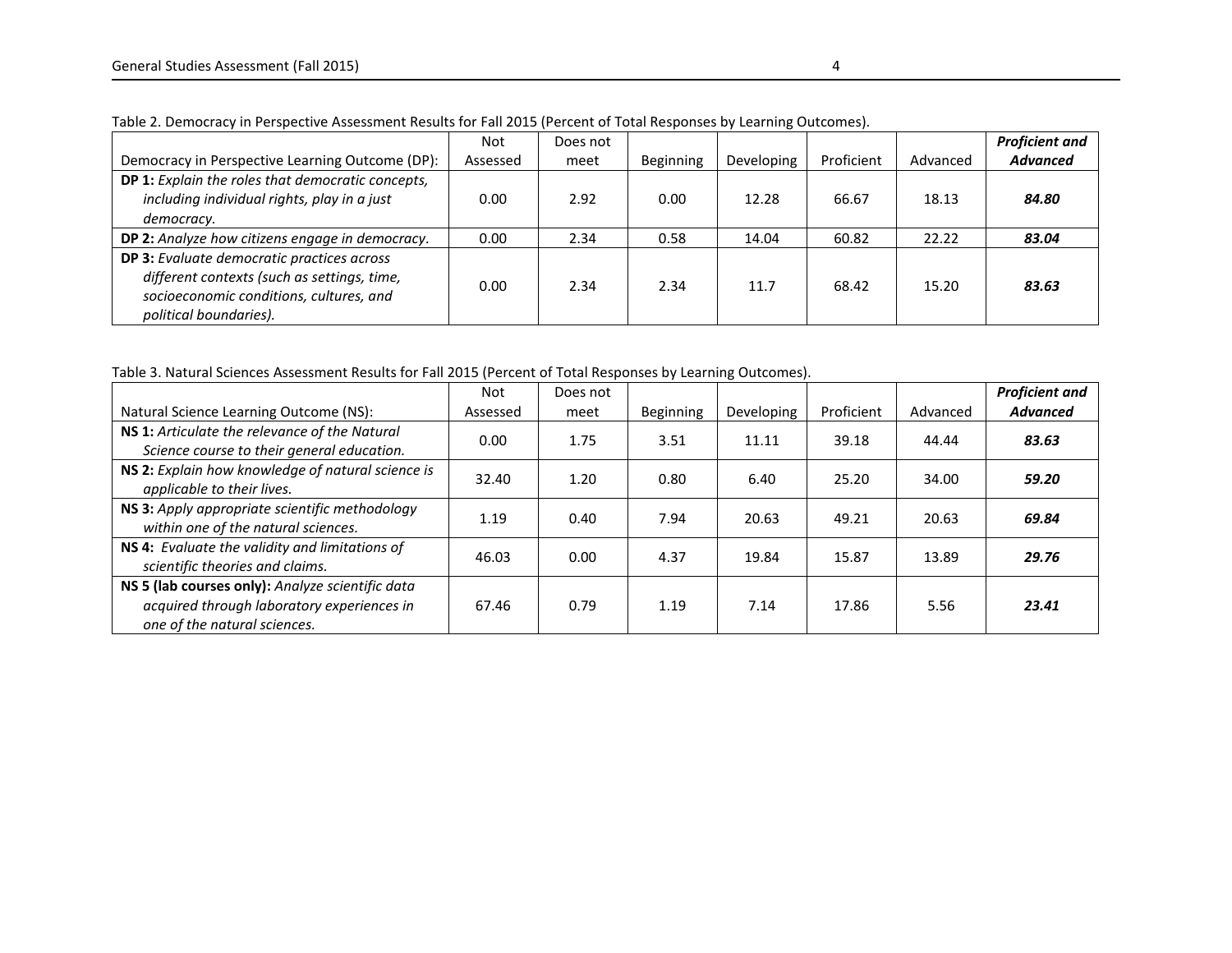| Analytical and Quantitative Thought Learning                                            | Not      | Does not |                  |            |            |          | <b>Proficient and</b> |
|-----------------------------------------------------------------------------------------|----------|----------|------------------|------------|------------|----------|-----------------------|
| Outcome (AQ):                                                                           | Assessed | meet     | <b>Beginning</b> | Developing | Proficient | Advanced | <b>Advanced</b>       |
| AQ 1: Articulate the relevance of the A&Q<br>Thought course to their general education. | 0.00     | 6.25     | 6.25             | 20.31      | 40.63      | 26.56    | 67.19                 |
| AQ 2: Express formal relationships using various<br>forms of analytical reasoning.      | 0.00     | 5.47     | 3.91             | 11.72      | 31.25      | 47.66    | 78.91                 |
| AQ 3: Define problems using techniques<br>appropriate to the discipline.                | 0.00     | 6.25     | 3.13             | 17.19      | 23.44      | 50.00    | 73.44                 |
| AQ 4: Solve problems using techniques<br>appropriate to the discipline.                 | 0.00     | 5.47     | 5.47             | 17.19      | 22.66      | 49.22    | 71.88                 |
| AQ 5: Draw appropriate inferences from data in<br>various forms.                        | 0.00     | 7.03     | 3.13             | 14.06      | 31.25      | 44.53    | 75.78                 |
| AQ 6: Evaluate analytical results for<br>reasonableness.                                | 0.00     | 6.25     | 3.13             | 14.06      | 24.22      | 52.34    | 76.56                 |

Table 4. Analytical and Quantitative Thought Assessment Results for Fall 2015 (Percent of Total Responses by Learning Outcomes).

Table 5. Wellness Assessment Results for Fall 2015 (Percent of Total Responses by Learning Outcomes).

|                                                                                      | Not      | Does not |                  |            |            |          | <b>Proficient and</b> |
|--------------------------------------------------------------------------------------|----------|----------|------------------|------------|------------|----------|-----------------------|
| Wellness Learning Outcome (WO):                                                      | Assessed | meet     | <b>Beginning</b> | Developing | Proficient | Advanced | <b>Advanced</b>       |
| WO 1: Articulate the relevance of the Wellness<br>course to their general education. | 0.00     | 0.63     | 0.00             | 8.86       | 63.92      | 26.58    | 90.51                 |
| WO 2: Describe the components of wellness.                                           | 0.00     | 0.00     | 3.80             | 28.48      | 40.51      | 27.22    | 67.72                 |
| WO 3: Realize potential consequences of personal<br>choices.                         | 0.00     | 0.00     | 1.90             | 5.06       | 45.57      | 47.47    | 93.04                 |
| WO 4: Analyze roles of society in wellness<br>promotion.                             | 0.00     | 10.65    | 4.63             | 25.93      | 40.28      | 18.52    | 58.80                 |
| <b>WO 5:</b> Develop action strategy for wellness.                                   | 0.63     | 0.00     | 0.00             | 17.72      | 60.13      | 21.52    | 81.65                 |